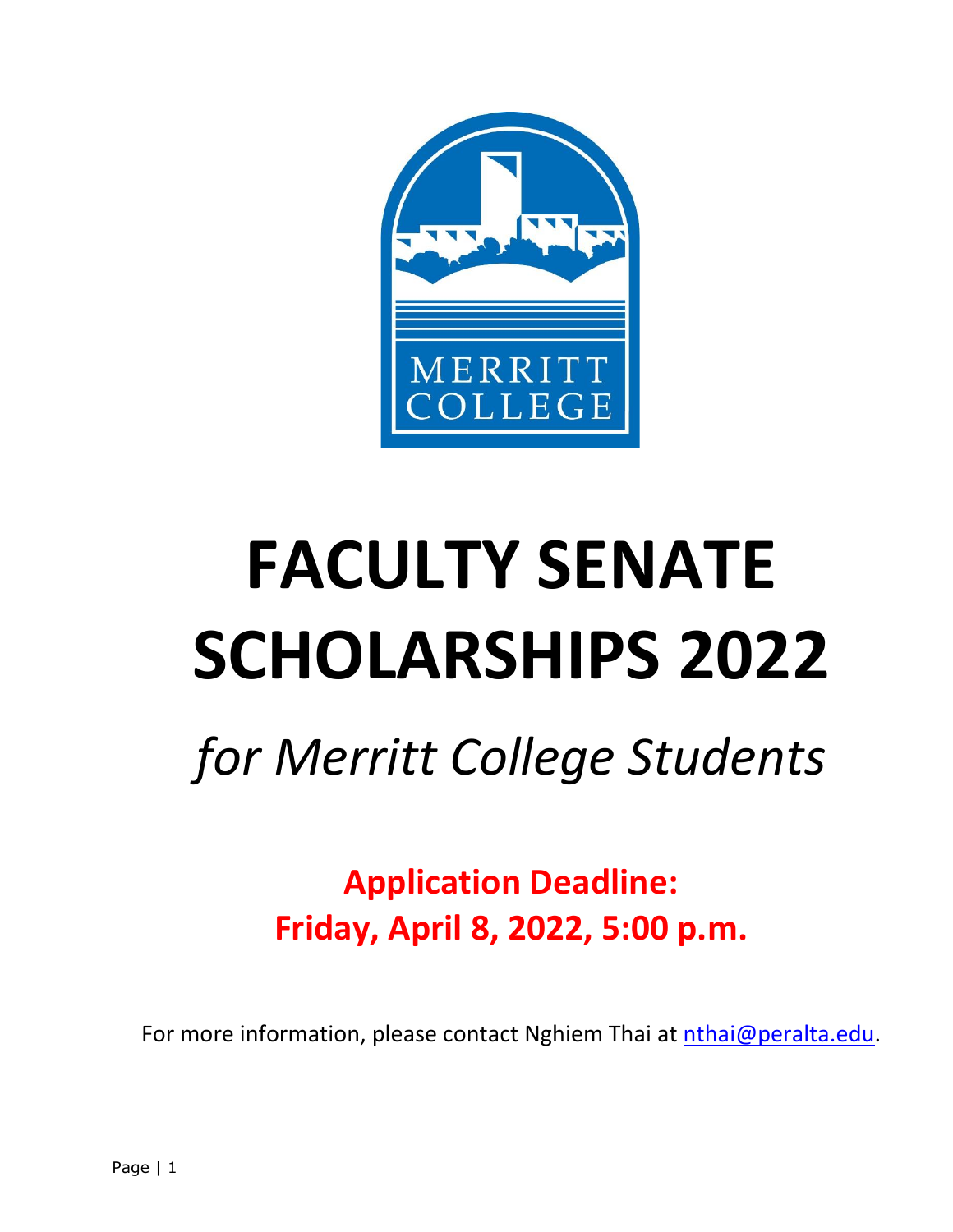## **FACULTY SENATE SCHOLARSHIPS General Information**

To apply for a Faculty Senate Scholarship, the following items must be emailed together in one package to Nghiem Thai at [nthai@peralta.edu](mailto:nthai@peralta.edu?subject=Merritt%20College%20Faculty%20Senate%20Scholarship) by the deadline:

- 1. A Faculty Senate Scholarship **application form** for each scholarship
- 2. A Faculty Senate Scholarship **recommendation form** and a **letter of recommendation** from a Merritt College faculty member (instructor, counselor, librarian, or nurse) for each scholarship
- 3. A **personal statement** for each scholarship
- 4. [Optional] Supporting documentation of meeting eligibility requirements (such as certificates of participation, Student Accessibility Services accommodation forms, transcripts, etc.)

#### **Scholarship applications are due by Friday, April 8, 2022, 5:00 p.m.**

*Please read the scholarship criteria carefully before applying. The Scholarship Review Committee will only consider applications that meet the eligibility requirements.*

If you have any questions, please contact Nghiem Thai at *nthai@peralta.edu.*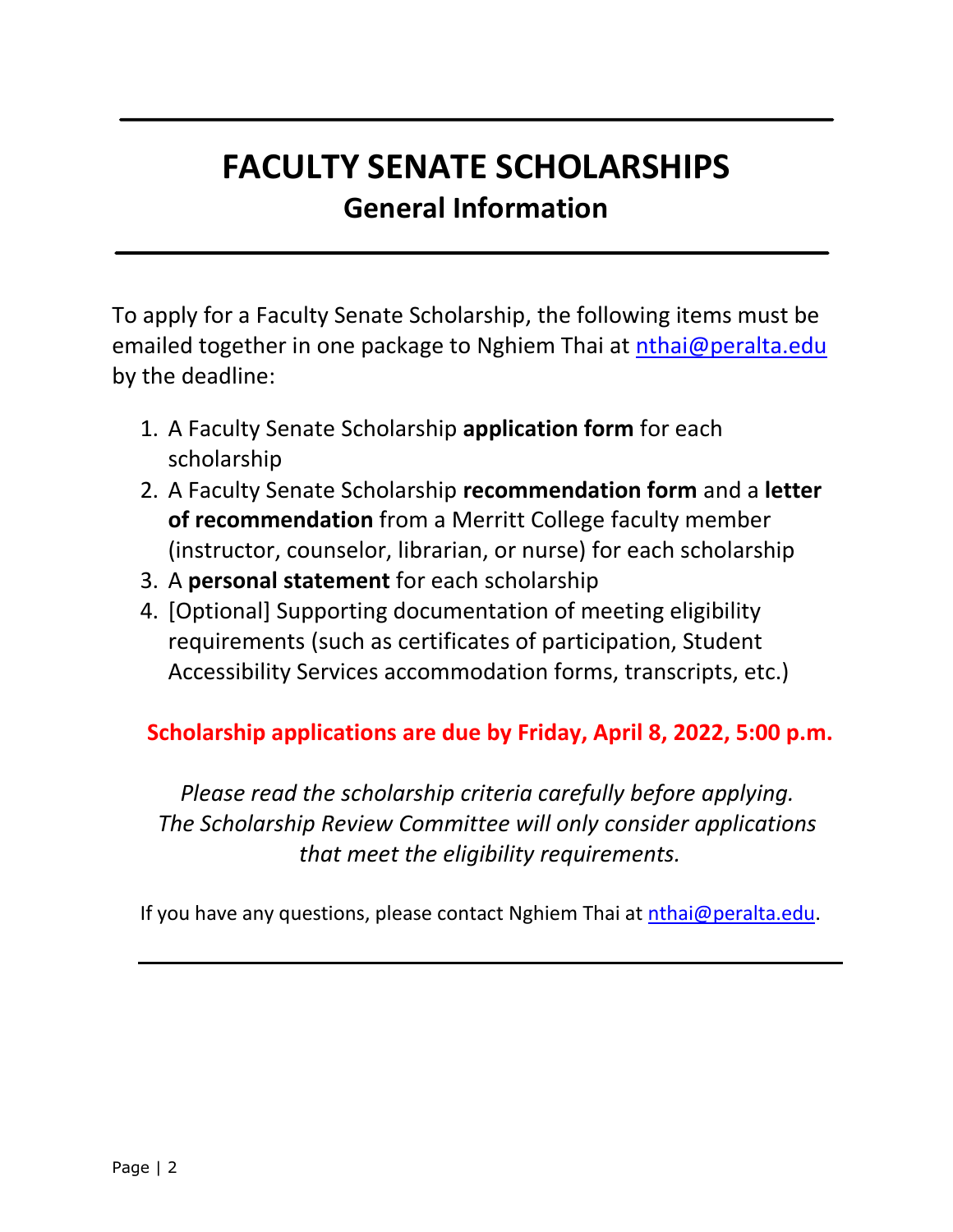## **FACULTY SENATE SCHOLARSHIPS Descriptions and Criteria**

#### **ANITA M. BLACK SCHOLARSHIP IN THE COMPUTER SCIENCES - \$750**

Qualifying candidates must demonstrate the following at time of application:

- They have completed **9 semester units of Merritt College CIS (Computer Information Systems) or CS (Computer Science) courses**.
- They have an **overall (cumulative) GPA of 2.75** or higher.
- They submit a **Comprehensive Student Education Plan** stating an academic goal of either a Certificate or Degree from Merritt College in Computer Information Systems or Computer Science.
- Their Personal Statement speaks to their life challenges, their approach to adversity, and how the CS/CIS degree or certificate advances their life and career goals.

Qualifying candidates with special needs, including financial, housing, refugee and/or disability status, will be given extra consideration.

#### **ARISTOTLE AWARD - \$750**

This is *not* an award that students can apply for. The award is given to the graduating student (not including transfer-only students) with the highest GPA. If several students share the same GPA, then the number of units and number of degrees will be taken into consideration to determine the recipient.

#### **CAROLA THOMPSON-BOWERS MEMORIAL SCHOLARSHIP - \$750**

- 1. The student must have been a tutor or tutee in regular attendance at the Merritt College Learning Center, tutoring or studying Mathematics, Sciences, or CIS.
- 2. The student should have completed **at least 35 semester units** at Merritt College and have an **overall GPA of 3.2 or higher** by the end of the Fall 2021 semester.
- 3. The student must have been admitted as a transfer student by an accredited, four-year college or university. (Applicant must provide a copy of admission letter to Nghiem Thai at [nthai@peralta.edu](mailto:nthai@peralta.edu?subject=Merritt%20College%20Faculty%20Senate%20Scholarship) by May 1, 2022.)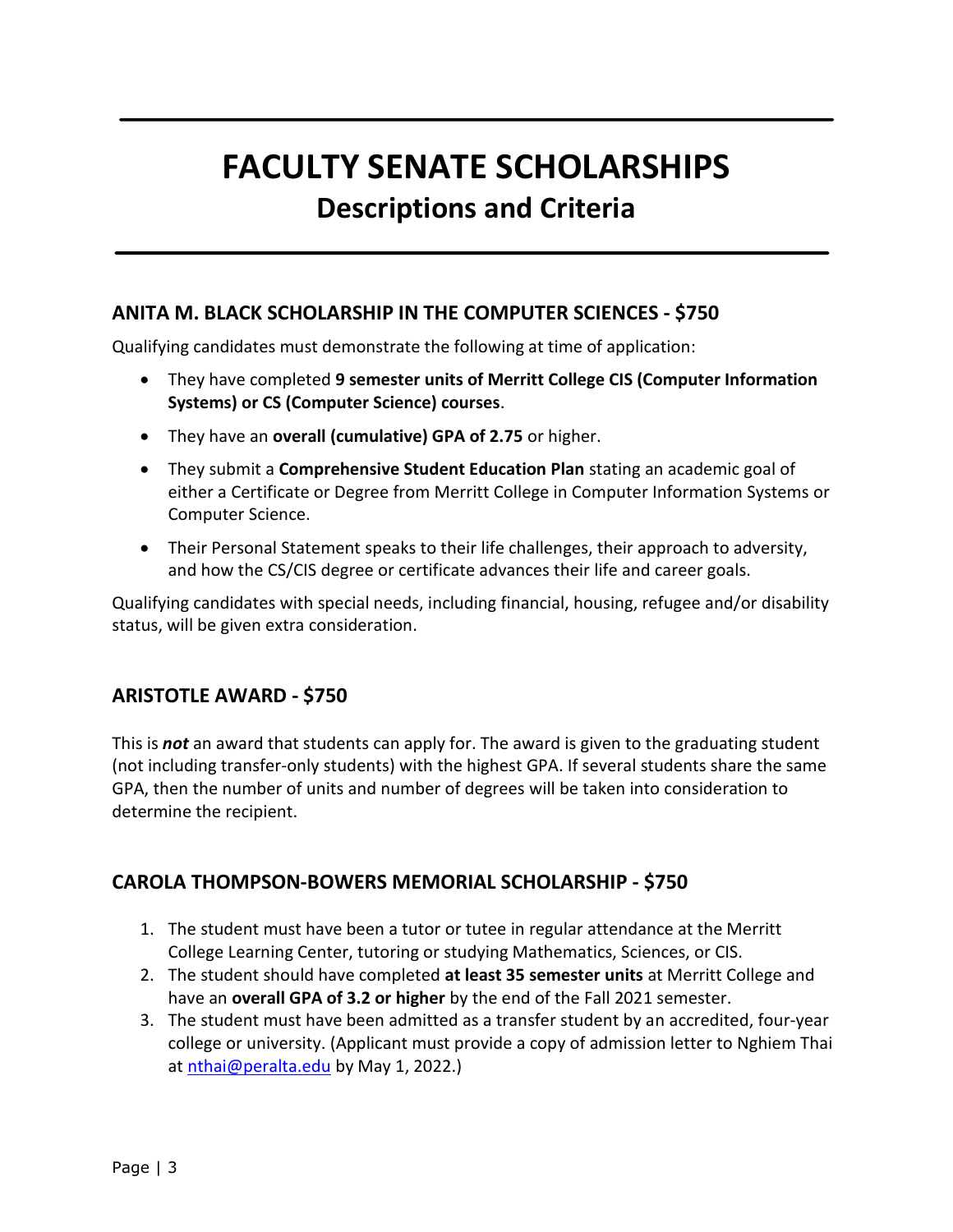#### **CAREER EDUCATION (CE) STUDENT SCHOLARSHIP - \$750**

- 1. The student has completed **at least 9 semester units at Merritt College in one of the CE programs listed below**:
	- Administration of Justice
	- Bioscience
	- Business
	- Child Development
	- Community Social Services
	- Computer Information Systems
	- Emergency Medical Technician
	- Environmental Management & Technology
- Fire Science
- Health Professions & Occupations
- Landscape Horticulture
- Medical Assisting
- Nursing
- Nutrition & Dietetics
- Paralegal Studies
- Radiologic Science
- Real Estate
- 2. The student has an **overall GPA of 2.75 or higher** by the end of the Fall 2021 semester.
- 3. A student who has a degree is ineligible.

#### **COURAGE & PERSEVERANCE AWARD - \$750**

The Courage & Perseverance Award may be given to more than one recipient based on the total number of applicants.

- 1. The student has experienced some life difficulty yet is persevering to be a good student.
- 2. The student has completed **at least 24 semester units** at Merritt College and has an **overall GPA of 2.75 or higher** by the end of the Fall 2021 semester.

#### **GUY FORKNER AWARD IN REAL ESTATE - \$750**

Qualifying candidates must demonstrate the following at time of application:

- They completed **6 semester units of Merritt College Real Estate courses**.
- They have an **overall (cumulative) GPA of 2.75 or higher**.
- They submit a **Comprehensive Student Education Plan** stating an academic goal of either a Certificate or Degree from Merritt College in Real Estate.
- Their Personal Statement speaks to their life challenges, their approach to adversity, and how the Real Estate degree or certificate advances their life and career goals.

Qualifying candidates with special needs, including financial, housing, refugee and/or disability status, will be given extra consideration.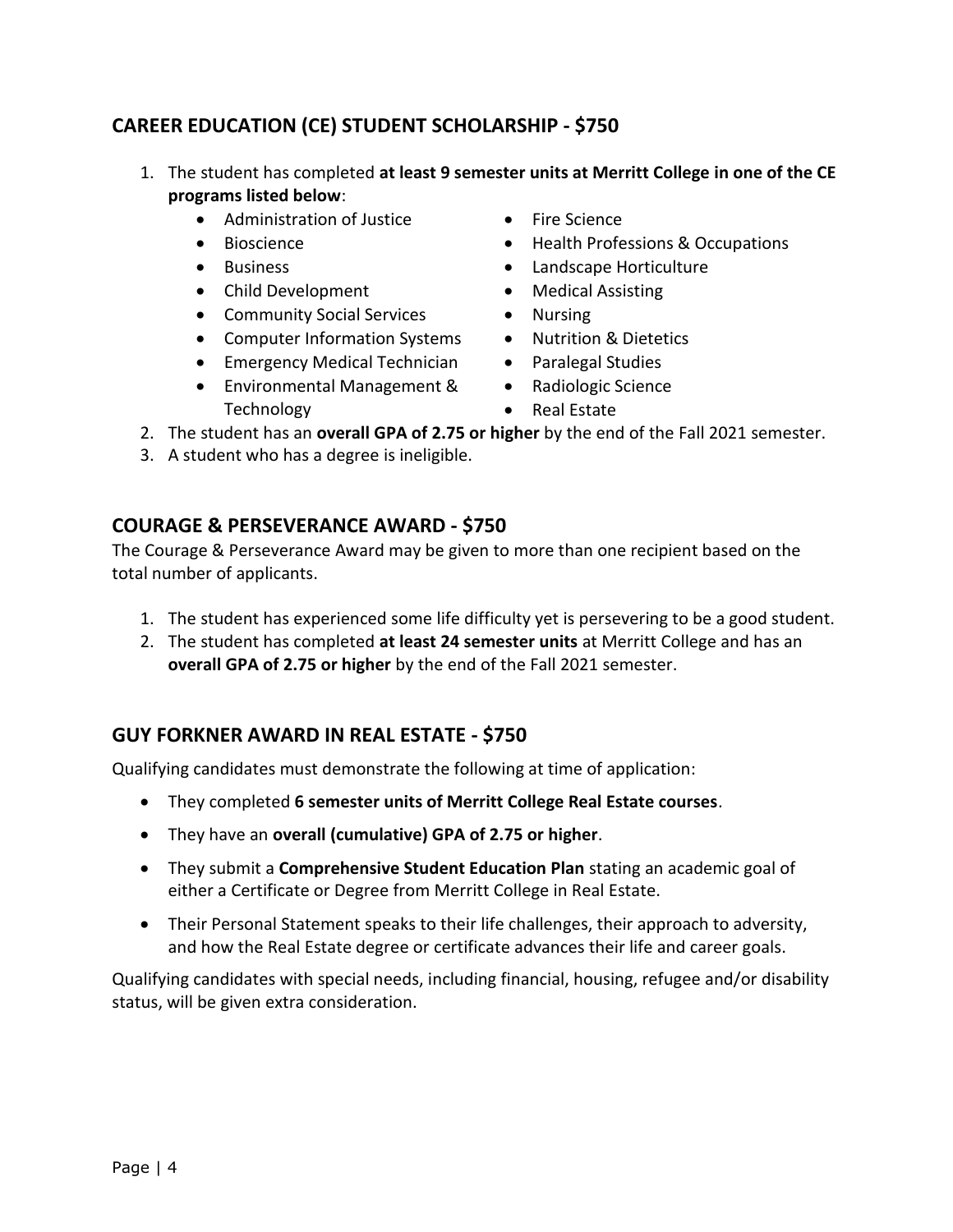#### **JOHN F. SUMMERSETTE AWARD - \$750**

- 1. The student shows evidence and promise in working for interracial harmony in our society and exemplifying the values ultimately necessary to achieve the goal.
- 2. The student has completed **at least 35 semester units** at Merritt College and has an **overall GPA of 3.5 or higher** by the end of the Fall 2021 semester.
- 3. The student must have been admitted as a transfer student by a four-year, accredited college or university. (Applicant must provide a copy of admission letter to Nghiem Thai at [nthai@peralta.edu](mailto:nthai@peralta.edu?subject=Merritt%20College%20Faculty%20Senate%20Scholarship) by May 1, 2022.)

#### **NORBERT BISCHOF MEMORIAL SCHOLARSHIP - \$750**

- 1. The student has completed at least three semester courses of college-level work in Mathematics, Sciences, or Philosophy with the intent to continue education at Merritt College and thereafter to transfer to a four-year institution for work in one of these or a closely related area.
- 2. The student has completed **at least 24 semester units** of work at Merritt College and has an **overall GPA of 3.0 or higher** by the end of the Fall 2021 semester.
- 3. The student shows evidence of community service (noted in personal statement), in addition to a wide breadth of academic and extracurricular interests.
- 4. A written statement that includes a summary of background, future educational and career goals and describes why the student thinks they satisfy the scholarship selection criteria.
- 5. Qualifying students with special needs, including financial or refugee status will be given extra consideration.

#### **STRONG START: FIRST-YEAR STUDENT SCHOLARSHIP - \$750**

- 1. The student has only attended Merritt College and no other college.
- 2. The student has completed **at least 9 semester units** and **no more than 30 semester units** at Merritt College and has an **overall GPA of 2.75 or higher** by the end of the Fall 2021 semester.
- 3. The student must be currently enrolled in **at least 9 semester units** in the Spring 2022 semester.
- 4. The student has experienced some life difficulty yet is persevering to be a good student.
- 5. A student who has a degree is ineligible.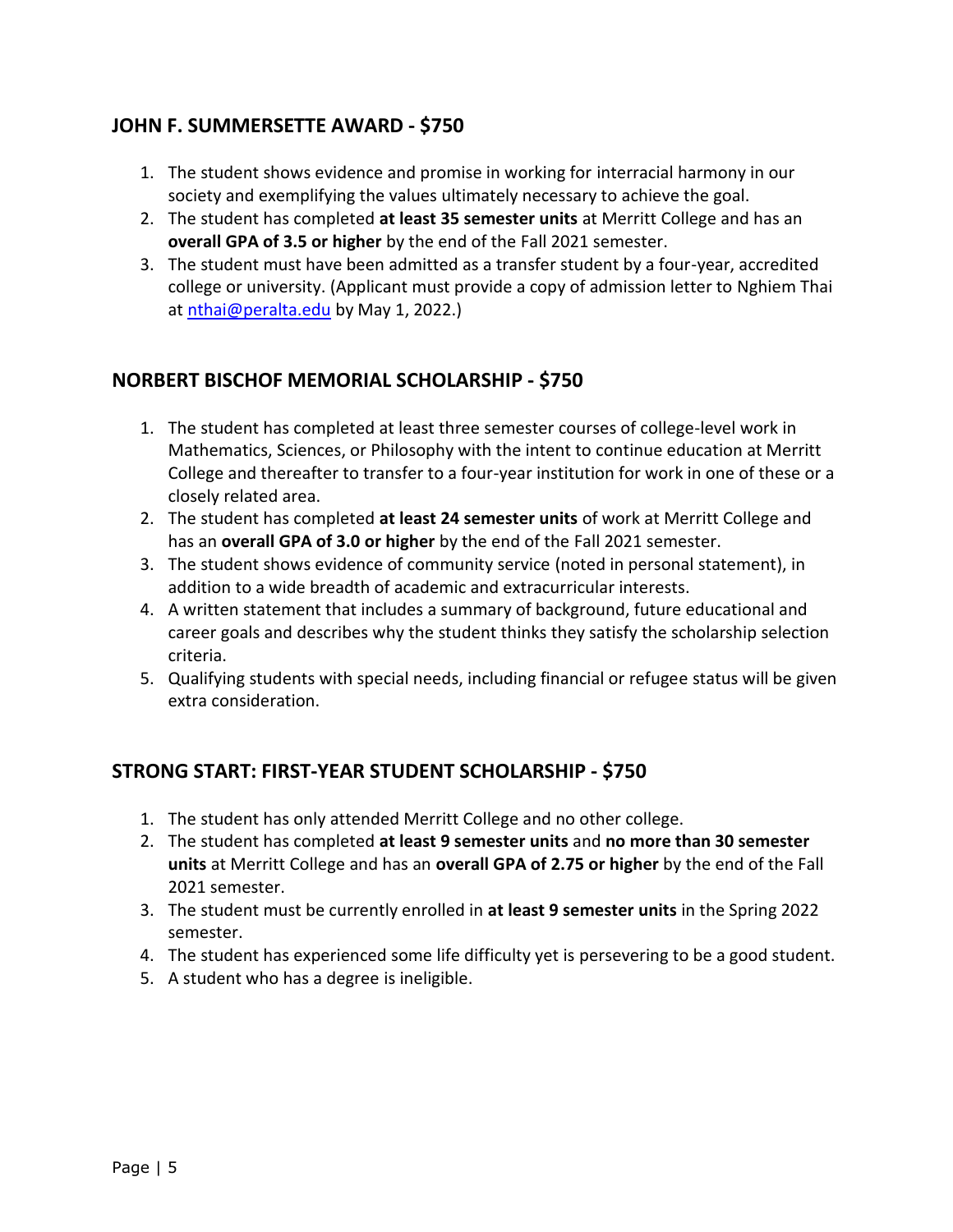#### **WILLIAM J. LOVE COMMUNITY SOCIAL SERVICES (COSER) SCHOLARSHIP - \$750**

Qualifying candidates must demonstrate the following at time of application:

- They have completed **9 semester units of Merritt College COSER courses**.
- They have an **overall (cumulative) GPA of 2.75 or higher**.
- They submit a **Comprehensive Student Education Plan** stating an academic goal of either a Certificate or AA Degree in Community Social Services/Substance Abuse from Merritt College.
- Their Personal Statement speaks to their life challenges, their approach to adversity, and how the COSER degree or certificate advances their life and career goals.

Qualifying candidates with special needs, including financial, housing, refugee and/or disability status, will be given extra consideration.